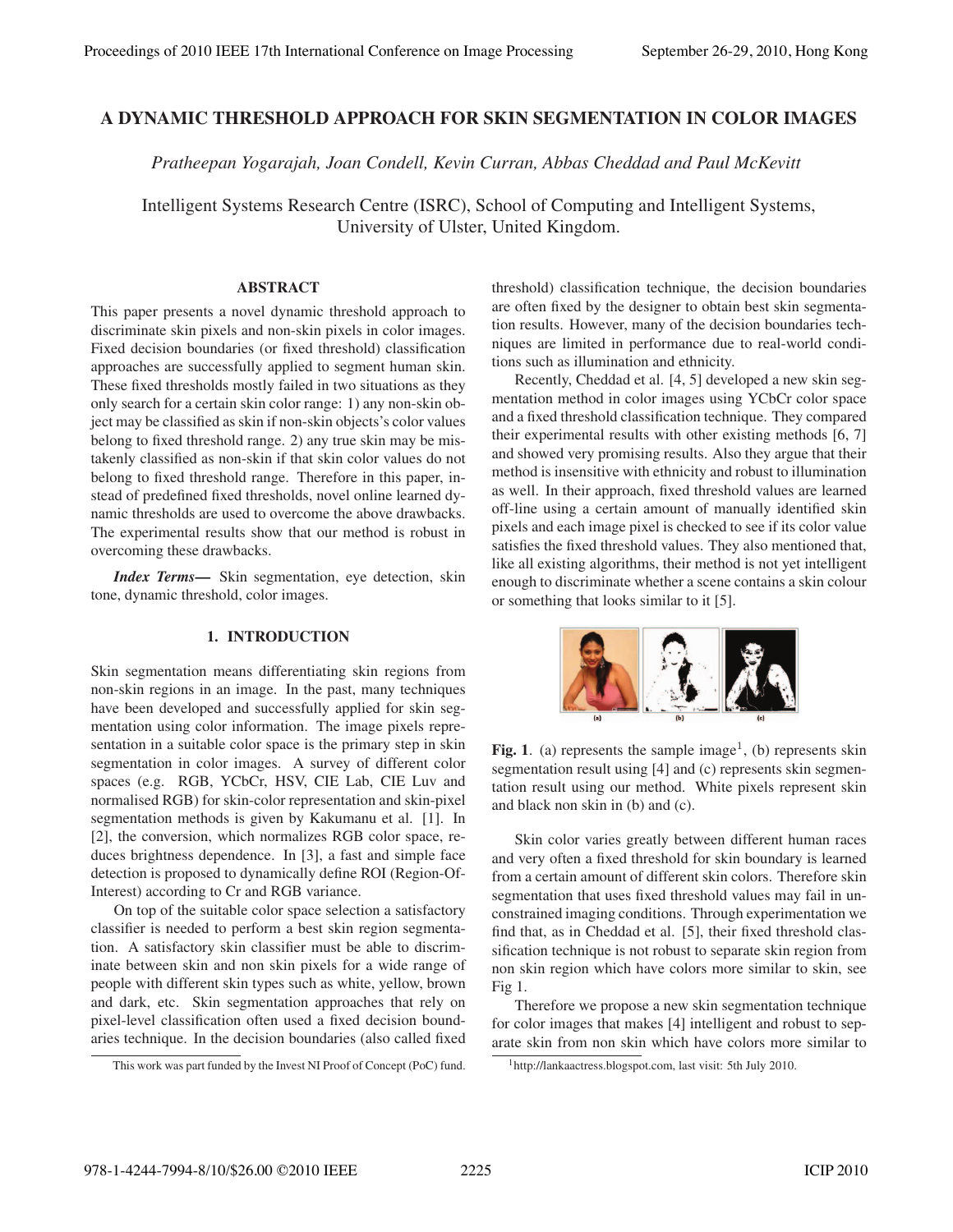skin. The proposed technique uses the same color space used in [4, 5] as it is proved as robust with illumination. But we find the fixed threshold used in [4, 5] is limited in separating skin and non skin in color images. So instead of fixed threshold values we calculate dynamic threshold values via on-line learning by taking the color information of human face regions. Zheng et. al [8] argue that using the skin color property of the detected face region, the remainder of skin pixels in the image can be detected. Our skin segmentation method also takes advantage of the fact that the face and body of a person always shares the same colors. Using the detected face region color values, we calculate a dynamic threshold and our experimental results show that dynamic threshold is more robust in skin segmentation performance than previous experimental results [4, 5], see Fig 1.

Further more, Fig 2 shows the performance of different skin-color detection approaches for the Suzie image. Obviously, our proposed method can obtain more precise skin regions and result in less erroneous pixels than methods of [2] and [3]. Figures 2 (b) and (c) are obtained from [9].



Fig. 2. (a), (b), (c) and (d) represent  $Suzie$  image and skin segmentation results using [2], [3] and our proposed method respectively. White pixels represent skin and black non skin in (b), (c) and (d).

This paper is organised as follows. In section 2, a classification point of view skin segmentation is analysed. Our proposed method and results and discussion are explained in sections 3 and 4 respectively. The conclusion is given in section 5.

#### 2. SKIN SEGMENTATION A CLASSIFICATION POINT OF VIEW

From a classification point of view, skin segmentation can be viewed as a two class problem: skin-pixel vs. non skin-pixel classification. Different researchers have used different techniques to approach this problem. One of the easiest and often used methods is to define fixed decision boundaries for different color space components. Single or multiple ranges of threshold values for each color space component are defined and the image pixel values that fall within these predefined range(s) for all the chosen color components are defined as skin pixels.

Dai and Nakano [10] used a fixed range on *I* component in YIQ space for detecting skin pixels from images containing mostly people with yellow skin. All the pixel values in the range,  $R_I = [0, 50]$  are described as skin pixels in this approach. Sobottka and Pitas [11] used fixed range values on the HS color space. The pixel values in the range  $R_H =$  $[0, 50]$  and  $R_s = [0.23, 0.68]$  are defined as skin pixels. Chai and Ngan [12] proposed a face segmentation algorithm in which they used a fixed range skin-color map in the CbCr plane. The pixel values in the range  $R_{Cb} = [77, 127]$ , and  $R_{Cr} = [133, 173]$  are defined as skin pixels. Wang and Yuan [13] have used threshold values in  $rg$  space and HSV space. The threshold values in the range  $Rr = [0.36, 0.465]$ ,  $Rg =$ [0.28, 0.363],  $RH = [0, 50]$ ,  $RS = [0.20, 0.68]$  and  $RV =$  $[0.35, 1.0]$  are used for discriminating skin and non-skin pixels.

Based on the above observations it is noticeable that most of the fixed threshold based skin classifiers were successfully applied in controlled imaging conditions, e.g. segment white and yellow skins. In order to handle uncontrolled imaging conditions a dynamic threshold classification technique is needed and so a new dynamic threshold approach is developed in our proposed method. The next section explains our proposed method.

## 3. OUR PROPOSED METHOD

As discussed previously, the color space discussed below is based on previous work [4]. The utilized transformation matrix is defined in Eq.1.

$$
\hat{\alpha} = [0.298936021293775390 \ \ 0.587043074451121360
$$

$$
0.140209042551032500]^T \quad (1)
$$

where the superscript  $T$  denotes the transpose operator to allow for matrix multiplication. Let  $\phi$  denote the 3D matrix containing the RGB vectors of the host image and let  $x \in [1, 2, ..., n]$ , where  $n = length(R) = length(G) = length(B)$ . Note that this method acts here on the RGB colours stored in double precision, i.e., linearly scaled to the interval [0 1]. The initial colour transformation is given in Eq. 2.

$$
I(x) = (\phi(r(x), g(x), b(x)) \otimes \hat{\alpha})
$$
 (2)

where ⊗ represents matrix multiplication. This reduces the RGB colour representation from 3D to 1D space. The vector  $I(x)$  eliminates the hue and saturation information whilst retaining the luminance. It is therefore regarded formally as a grayscale colour. Next, the algorithm tries to obtain another version of the luminance but this time without taking the R vector into account. Most skin colour tends to cluster in the red channel. The discarding of red colour is deliberate, as in the final stage it will help to calculate the error signal. Therefore, the new vector will have the largest elements taken from G or B as

$$
\hat{I}(x) = arg \ max_{x \in 1, \dots, n} (G(x), B(x)) \tag{3}
$$

Eq. 3 is actually a modification of the way HSV (Hue, Saturation and Value) computes the V values. The only difference is that the method does not include in this case the red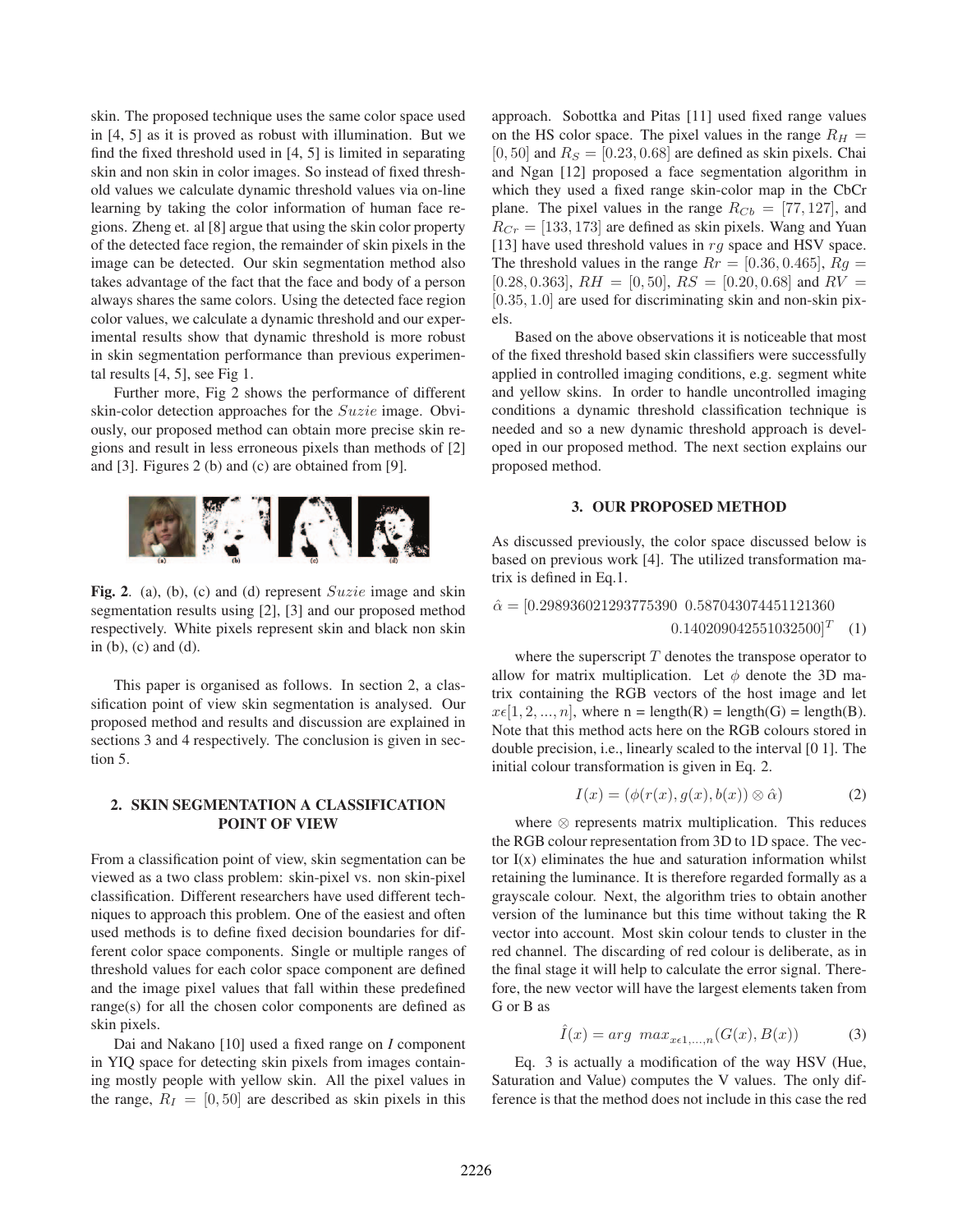component in the calculation. Then for any value of x, the error signal is derived from the calculation of element-wise subtraction of the matrices generated by Eq. 2 and Eq. 3 which can be defined as  $e(x) = I(x) - \hat{I}(x)$ .

A collection of 147852 pixel samples was gathered from different skin regions exhibiting a range of races with extreme variations in lighting effects. Lower and upper decisions boundaries were calculated as <sup>0</sup>.<sup>02511</sup> and <sup>0</sup>.<sup>1177</sup> respectively. Finally  $e(x)$  values in the range [0.02511, 0.1177] are classified as skin.

Our experimental results showed that their fixed threshold [0.02511, <sup>0</sup>.1177] can not perform efficiently when background and cloths colors are more similar to skin color. Here our motivation is to get a dynamic threshold value via online learning for a particular image using human face skin color information. To get the face skin color information, human eyes are detected using the Machine Perception Toolbox [14]. When the eyes are detected, see Fig  $4(a)$ , the elliptical face region is generated, see Fig 4(b), using an elliptical mask model, see Fig 3.

Here  $(x_0, y_0)$  is the centre of the ellipse as well as the eyes symmetric point. Minor and major axes of ellipse are represented by 1.6D and 1.8D respectively, where D is distance between two eyes.



Fig. 3. Elliptical mask model generated using eyes coordinates.

We can see that the detected face region contains the smooth (i.e. skin) and non-smooth (i.e. eyes and mouth etc.) textures. As we only want to keep the smooth regions, the non-smooth regions are detected and removed. It is well known that edge pixels can be generated in non-smooth regions [15]. We applied the Sobel edge detector as it has computational simplicity [16], see Fig 4(c). The detected edge pixels are further dilated using dilation operation [15] to get the optimal non-smooth regions, see Fig 4(d). Finally the calculated non-smooth region is subtracted from the face region and smooth region is obtained, see Fig 4(e). Finally, the values from  $e(x)$  which correspond to the detected smooth region are considered for the dynamic threshold calculation. For simplicity we assume those correspondence  $e(x)$  values stored in array  $SR$ . Fig 5(a) shows the frequency distribution of SR.

Even though dilation operation is applied, there is no guaranty that 100% of the non-smooth regions are removed properly. Therefore a two-sided 95% confidence interval of a normal distribution,  $\mathcal{N}(\mu, \sigma^2)$ , is fitted on SR to generate



Fig. 4. (a), (b), (c), (d) and (e) represent eye detection, face region, edge detection, dilated image and smooth region respectively.

the dynamic threshold, see Fig 5(b). Here  $\mu$  and  $\sigma$  are mean and standard deviation of SR and the lower and upper boundaries of the dynamic threshold values calculated based on the confidence interval of normal distribution. Based on these calculated dynamic threshold values, each and every pixel in the color image is classified as skin and non-skin. When more than one face region is detected in the image, each region is used to construct a dynamic threshold and each threshold is used to perform skin segmentation on the whole image. The final result is a logical OR combination of each of the segmented regions obtained respectively with each dynamic threshold. The next section shows some experimental results using our dynamic threshold approach.



Fig. 5. (a) and (b) represent the frequency and Normal distribution with 95% confidence interval respectively.

### $\overline{a}$  respectively. The discussion of  $\overline{a}$

To carry out skin segmentation, a set of images was downloaded randomly from Google. These random images may have been captured with a range of different cameras using different color enhancement and under different illumination. The method of Cheddad et al. [4] and our proposed method are applied and Fig 6 shows a sample of results obtained for four images. From the results it can be firmly argued that our dynamic threshold method can optimally discriminate skin